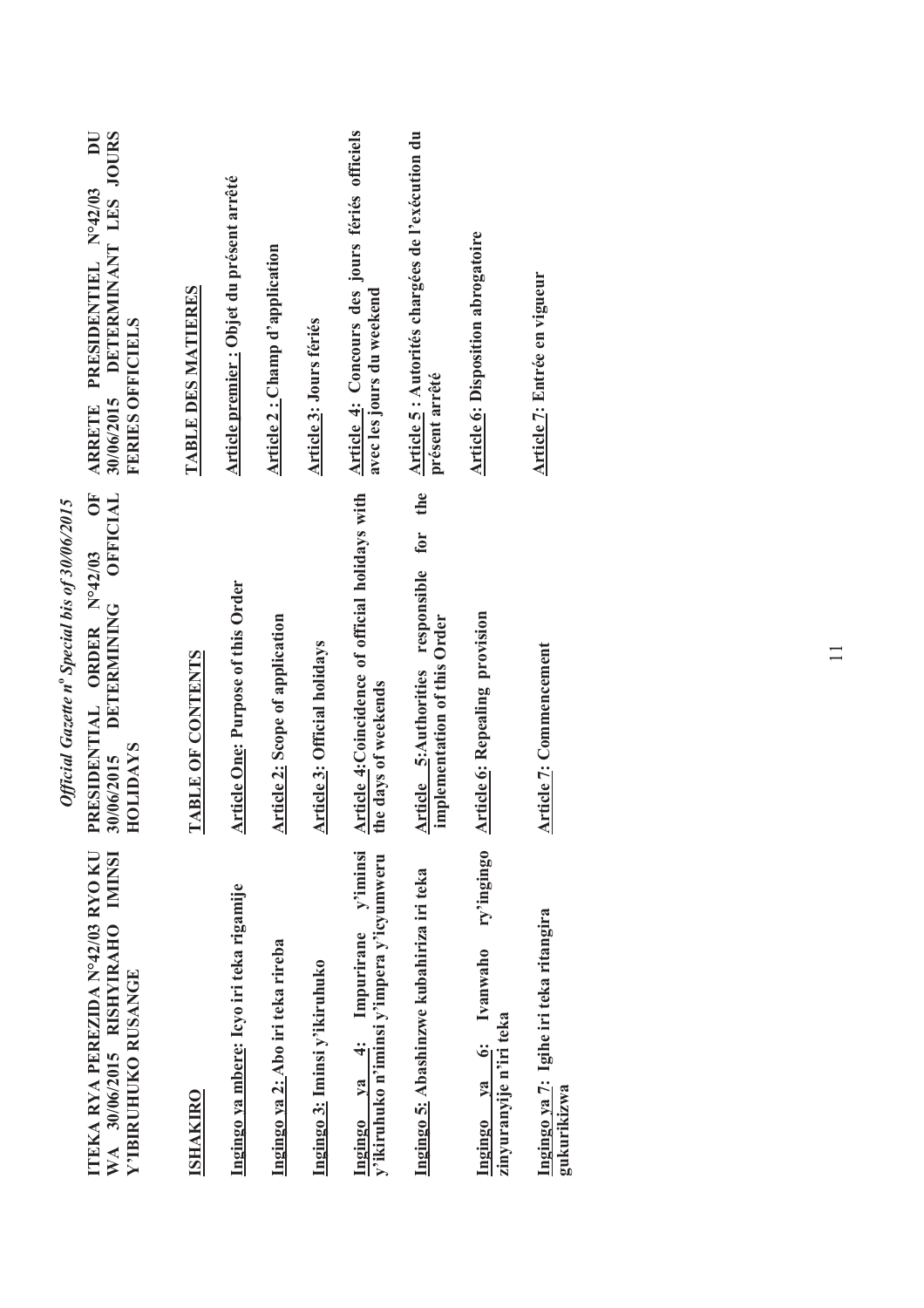|                                                                                                                                                                                                       | Official Gazette nº Special bis of 30/06/2015                                                                                                   |                                                                                                                                                         |
|-------------------------------------------------------------------------------------------------------------------------------------------------------------------------------------------------------|-------------------------------------------------------------------------------------------------------------------------------------------------|---------------------------------------------------------------------------------------------------------------------------------------------------------|
| <b>RYO</b><br>KU WA 30/06/2015 RISHYIRAHO IMINSI<br>ITEKA RYA PEREZIDA Nº42/03<br>Y'IKIRUHUKO RUSANGE                                                                                                 | ÖF<br>OFFICIAL<br>N°42/03<br>DETERMINING<br>PRESIDENTIAL ORDER<br>HOLIDAYS<br>30/06/2015                                                        | LES JOURS<br>$N^{\circ}42/03$ DU<br>DETERMINANT<br>PRESIDENTIEL<br><b>FERIES OFFICIELS</b><br>30/06/2015<br><b>ARRETE</b>                               |
| Twebwe KAGAME Paul,<br>Perezida wa Repubulika;                                                                                                                                                        | President of the Republic;<br>We, KAGAME Paul,                                                                                                  | Président de la République<br>Nous, KAGAME Paul;                                                                                                        |
| rya<br>Repubulika y'u Rwanda ryo kuwa 04 Kamena<br>cyane mu ngingo zaryo, iya 112, iya 113, iya<br>2003 nk'uko ryavuguruwe kugeza ubu, cyane<br>Nshinga<br>ku Itegeko<br>121 n'iya 201;<br>Dushingiye | Pursuant to the Constitution of the Republic of<br>Rwanda of 04 June 2003, as amended to date,<br>especially in Articles 112, 113, 121 and 201; | Vu la Constitution de la République du Rwanda<br>à ce jour,<br>spécialement en ses articles 112, 113 121 et 201;<br>du 04 juin 2003, telle que révisée  |
| Dushingiye ku Itegeko n°13/2009 ryo kuwa<br>Rwanda,<br>27/05/2009 rigenga Umurimo mu<br>cyane cyane mu ngingo yaryo ya 59;                                                                            | to Law n° 13/2009 of 27/05/2009<br>relating to Labour Law in Rwanda, especially in<br>Article 59;<br>Pursuant                                   | 13/2009 du 27/05/2009 portant<br>Rwanda,<br>$\overline{a}$<br>travail<br>spécialement en son article 59;<br>$\vec{a}$<br>Vu la Loi n°<br>réglementation |
| Dushingiye ku Itegeko no 86/2013 ryo ku wa<br>11/09/2013 rishyiraho Sitati Rusange igenga<br>Abakozi ba Leta, cyane cyane mu ngingo<br>yaryo ya 30;                                                   | for public<br>Pursuant to Law No 86/2013 of 11/09/2013<br>general statutes<br>service, especially in its article 30;<br>establishing the        | Vu la Loi No 86/2013 du 11/09/2013 portant<br>publique,<br>fonction<br>spécialement en son article 30;<br>statut général de la                          |
| Dusubiye ku Iteka rya Perezida n°06/01 ryo<br>kuwa 16/02/2011 rishyiraho iminsi y'ikiruhuko<br>iteganywa n'amategeko;                                                                                 | Having reviewed Presidential Order n°06/01 of<br>16/02/2011 determining official holidays;                                                      | $\ddot{a}$<br>16/02/2011 déterminant les jours fériés officiels;<br>$n^{\circ}$ 06/01<br>Présidentiel<br>Revu l'Arrêté                                  |
| Bisabwe na Minisitiri w'Abakozi ba Leta<br>n'Umurimo;                                                                                                                                                 | proposal by the Minister of Public Service<br>and Labour;<br>$\delta$                                                                           | Sur proposition du Ministre de la Fonction<br>Publique et du Travail                                                                                    |
| kuwa<br>14/05/2015 imaze kubisuzuma no kubyemeza;<br>TWATEGETSE KANDI DUTEGETSE:<br>yateranye<br>y' Abaminisitiri<br>Inama                                                                            | After consideration and approval by the Cabinet<br>in its session of $14/05/2015$ ;                                                             | Après examen et adoption par le Conseil des<br>Ministres, en sa séance du 14/05/2015                                                                    |
|                                                                                                                                                                                                       | HAVE ORDERED AND HEREBY ORDER:                                                                                                                  | AVONS ARRETE ET ARRETONS:                                                                                                                               |
|                                                                                                                                                                                                       |                                                                                                                                                 |                                                                                                                                                         |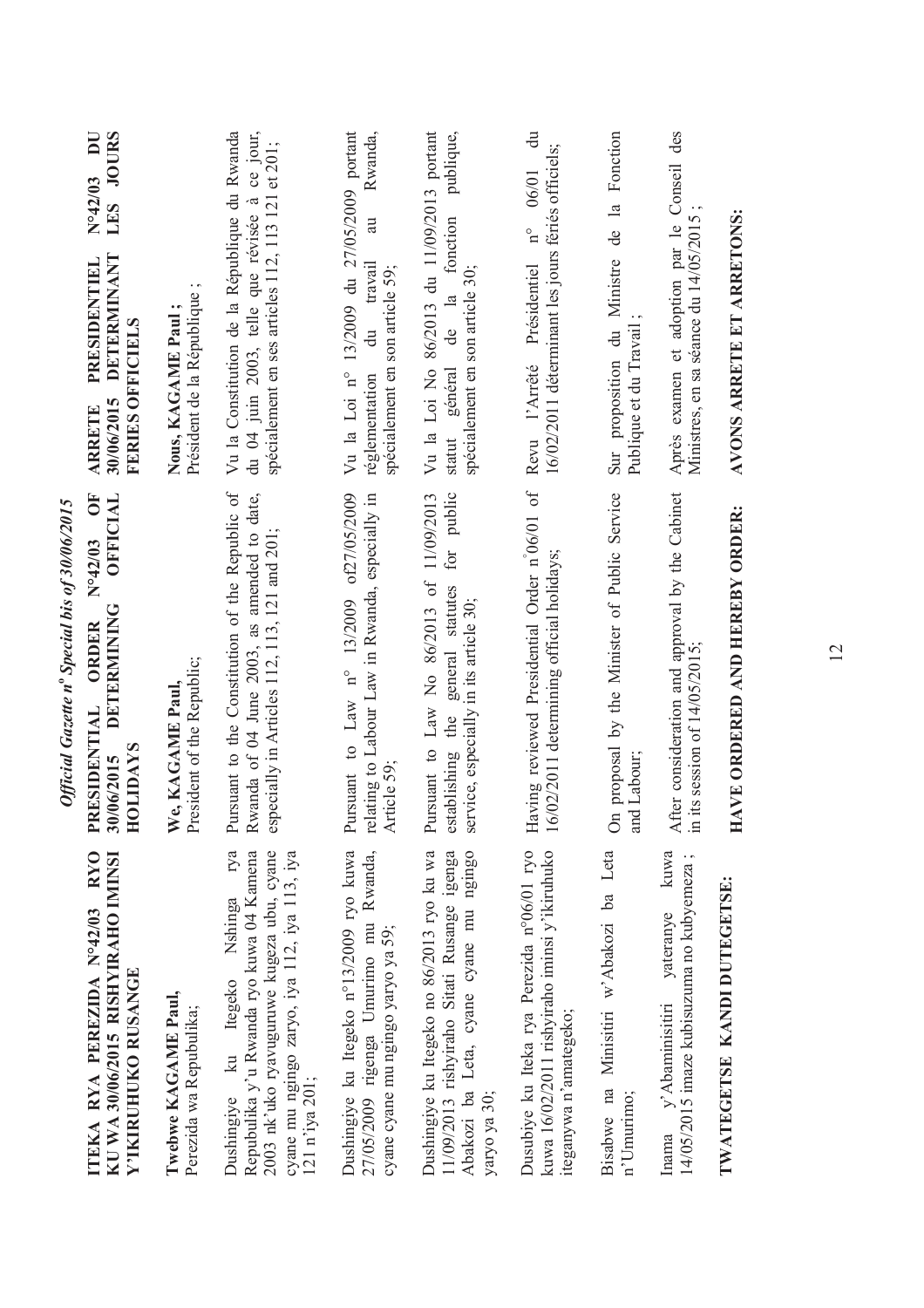|                                                                                                | Official Gazette nº Special bis of 30/06/2015                                                 |                                                                                                                                       |
|------------------------------------------------------------------------------------------------|-----------------------------------------------------------------------------------------------|---------------------------------------------------------------------------------------------------------------------------------------|
| Ingingo ya mbere: Icyo iri teka rigamije                                                       | <b>Article One: Purpose of this Order</b>                                                     | Article premier : Objet du présent arrêté                                                                                             |
| Iri teka rishyiraho iminsi y'ikiruhuko rusange.                                                | This Order determines official holidays.                                                      | Le présent arrêté détermine les jours fériés<br>officiels.                                                                            |
| Ingingo ya 2: Abo iri teka rireba                                                              | <b>Article 2: Scope of application</b>                                                        | <b>Article 2: Champ d'application</b>                                                                                                 |
| Iri teka rireba Abakozi n'Abakoresha bose mu<br>Nzego za Leta ndetse n'Iz' Abikorera.          | and<br>This Order shall apply to all employees<br>employers in the public and private sector. | Le présent arrêté s'applique à tous les employés et<br>$\mathbf{e}$<br>dans<br>employeurs dans le secteur public et<br>secteur privé. |
| Ingingo ya 3: Iminsi y'ikiruhuko                                                               | <b>Article 3: Official holidays</b>                                                           | Article 3: Jours fériés                                                                                                               |
| Leta<br>n'iz'abikorera ishyizweho ku buryo bukurikira:<br>za<br>v'ikiruhuko mu Nzego<br>Iminsi | public and private sector<br>shall be determined as follows:<br>Official holidays in          | Les jours fériés officiels dans le secteur public et<br>privé sont fixés comme suit :                                                 |
| 1° Kuwa mbere Mutarama: Ubunani                                                                | 1st January: New Year's day<br>$\frac{1}{\sqrt{2}}$                                           | 1 <sup>er</sup> Janvier : Nouvel An<br>$\frac{1}{1}$                                                                                  |
| Kuwa kabiri Mutarama: Umunsi ukurikira<br>$\overline{\mathcal{C}}$                             | 2 <sup>nd</sup> January: Day after New Year's Day<br>$\overset{\circ}{\sim}$                  | 2 Janvier : Le lendemain du Nouvel An<br>$\frac{1}{2}$                                                                                |
| Umunsi<br>Gashyantare:<br>mbere<br>w'Intwari<br>Ubunanı<br>Kuwa<br>$\mathcal{S}^{\circ}$       | 1st February: National Heroes' Day<br>$\mathcal{S}^{\circ}$                                   | 1 <sup>er</sup> Février : Journée Nationale des Héros<br>$3^{\circ}$                                                                  |
| Umunsi wa Gatanu Mutagatifu<br>$\frac{1}{4}$                                                   | Good Friday<br>$\frac{1}{4}$                                                                  | Vendredi Saint<br>$\frac{1}{4}$                                                                                                       |
| Kwibuka<br>W <sub>O</sub><br>Jenoside yakorewe Abatutsi<br>Umunsi<br>7 Mata:<br>Kuwa<br>50     | Tutsi<br>the<br>against<br>Genocide<br>Memorial Day<br>$7th$ April:<br>$\mathcal{S}^{\circ}$  | $\overline{d}$<br>commémorative<br>Génocide perpétré contre les Tutsi<br>Journée<br>7 Avril:<br>50                                    |
| Gicurasi: Umunsi Mukuru<br>Kuwa mbere<br>w'Umurimo<br>$\delta^{\circ}$                         | 1 <sup>st</sup> May: Labour Day<br>$\delta^{\circ}$                                           | 1er Mai : Journée du Travail<br>$6^\circ$                                                                                             |
| 7° Kuwa 1 Nyakanga: Umunsi w'Ubwigenge                                                         | 1 <sup>st</sup> July: Independence Day<br>$\sqrt{\ }$                                         | 1er Juillet : Journée de l'Indépendance<br>$7^{\circ}$                                                                                |
| 8° Kuwa 4 Nyakanga: Umunsi wo Kwibohora                                                        | 4 <sup>th</sup> July: Liberation Day<br>$8^{\circ}$                                           | 4 Juillet : Journée de la Libération<br>80                                                                                            |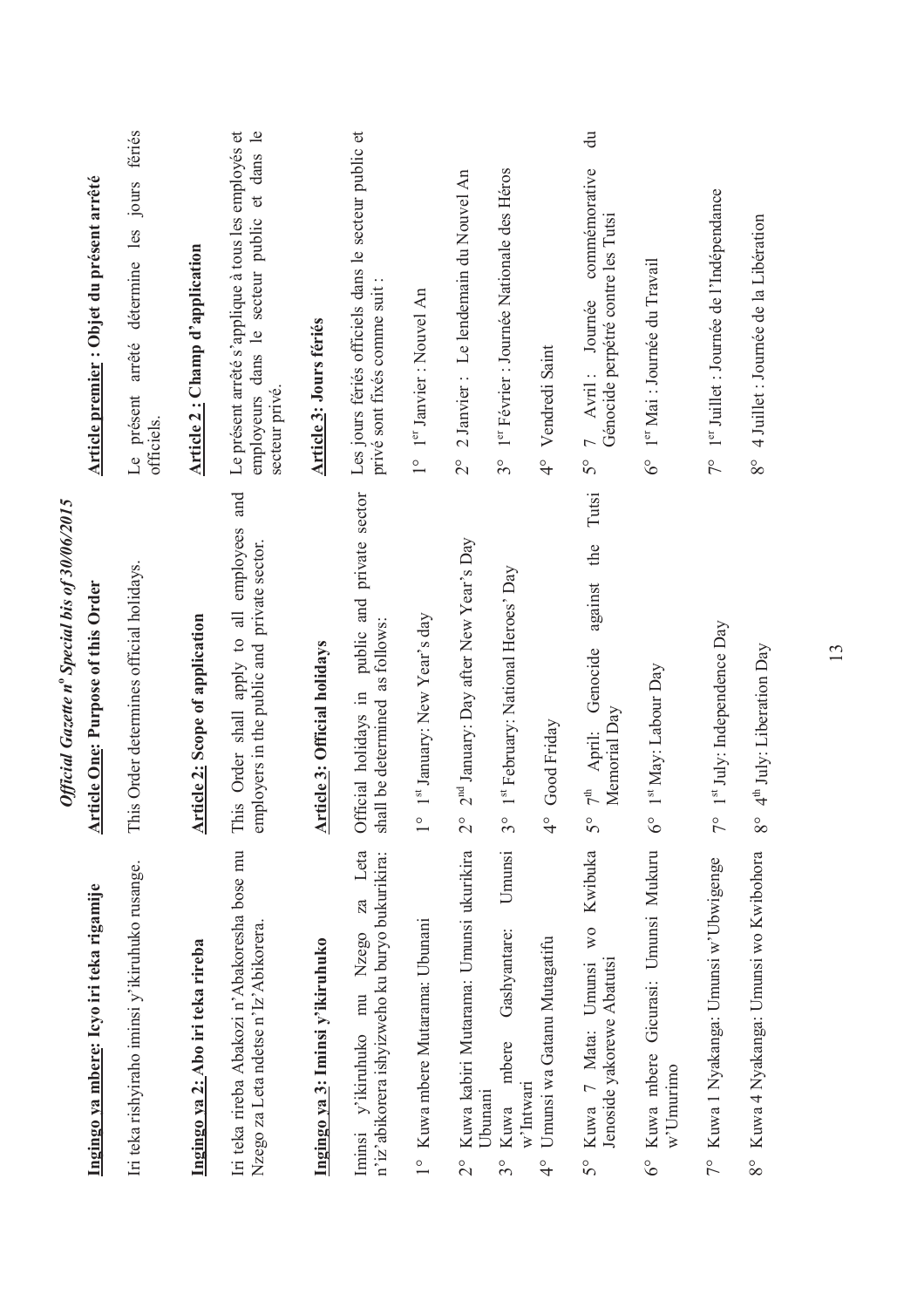|                                                                                                                                                                                                     | Official Gazette nº Special bis of 30/06/2015                                                                                                                                           |                                                                                                                                                                                                          |
|-----------------------------------------------------------------------------------------------------------------------------------------------------------------------------------------------------|-----------------------------------------------------------------------------------------------------------------------------------------------------------------------------------------|----------------------------------------------------------------------------------------------------------------------------------------------------------------------------------------------------------|
| Uwa Gatanu w'icyumweru cya mbere cya<br>Kanama: Umunsi w'Umuganura<br>$\overline{9}^{\circ}$                                                                                                        | Friday of first week of August: Umuganura<br>Day<br>$\delta$                                                                                                                            | Vendredi de la première semaine d'Août :<br>Journée Umuganura<br>$\delta$                                                                                                                                |
| 10° Kuwa 15 Kanama: Asomusiyo                                                                                                                                                                       | $10^{\circ}$ 15 <sup>th</sup> August: Assumption Day                                                                                                                                    | 10°15 Août: Assomption                                                                                                                                                                                   |
| 11° Kuwa 25 Ukuboza: Noheli                                                                                                                                                                         | 11°25 <sup>th</sup> December: Christmas Day                                                                                                                                             | 11°25 Décembre : Noël                                                                                                                                                                                    |
| 12° Ku wa 26 Ukuboza: Umunsi ukurikira<br>Noheli                                                                                                                                                    | °26 <sup>th</sup> December: Boxing Day<br>$\overline{2}$                                                                                                                                | 12°26 Décembre : Le lendemain de Noël                                                                                                                                                                    |
| 13° EID EL FITR: itariki itangazwa buri<br>mwaka na Rwanda Moslems' Association;                                                                                                                    | <sup>o</sup> EID EL FITR: the date shall be announced<br>each year by Rwanda Moslems' Association;<br>13                                                                                | 13°EID EL FITR : la date est annoncée chaque<br>année par l'Association des Musulmans au<br>Rwanda;                                                                                                      |
| mwaka na Rwanda Moslems' Association.<br>14°EID AL-ADHA:itariki itangazwa buri                                                                                                                      | <sup>o</sup> EID AL-ADHA: the date shall be amounced<br>each year by Rwanda Moslems' Association.<br>$\bar{4}$                                                                          | 14°EID AL-ADHA: la date est annoncée chaque<br>année par l'Association des Musulmans au<br>Rwanda                                                                                                        |
| Impurirane y'iminsi<br>y'ikiruhuko n'iminsi y'impera y'icyumweru<br>$\div$<br>$1$<br>Ingingo                                                                                                        | Article 4: Coincidence of official holidays with<br>weekend<br>the days of                                                                                                              | Article 4: Concours des jours fériés officiels<br>avec les jours du weekend                                                                                                                              |
| Uretse ku wa 7 Mata, Umunsi wo Kwibuka<br>Jenoside yakorewe Abatutsi, iyo umunsi<br>w'ikiruhuko uhuriranye n'umunsi w'impera<br>y'icyumweru, umunsi w'akazi ukurikiraho uba<br>umunsi w'ikiruhuko.  | Except $7th$ April, Genocide against the Tutsi<br>Memorial Day, if a official holiday falls on one<br>(1)day of the weekend, the following working<br>day shall be an official holiday. | Sauf le 7 Avril, Journée commémorative du<br>Génocide perpétré contre les Tutsi, si un jour férié<br>officiel tombe sur l'un (1) des jours du weekend,<br>il est reporté au plus prochain jour ouvrable. |
| Iyo iminsi ibiri (2) y'ikiruhuko ikurikiranye<br>ihuye n'umunsi w'impera y'icyumweru, iyo<br>minsi y'ikiruhuko yombi ibumbirwa mu munsi<br>(1) w'ikiruhuko ku munsi w'akazi<br>ukurikiraho.<br>umwe | two (2) consecutive official holidays fall on a<br>day of week end, the two (2) official holidays<br>shall be compensated in one (1) working day that<br>follows<br>H                   | S'il y a deux (2) jours fériés officiels consécutifs<br>tombent sur un jour du weekend, ils sont<br>compensés en un (1) seul jour ouvrable le plus<br>proche.                                            |
| umunsi ukurikiraho w'akazi uba ikiruhuko mu<br>Iyo iminsi ibiri (2) y'ikiruhuko ihuriranye,                                                                                                         | coincidence of two (2) official<br>holidays, the following working day shall be an<br>case of<br>$\mathbb{H}$                                                                           | En cas de coïncidence de deux (2) jours fériés<br>officiels, le prochain jour ouvrable est le jour                                                                                                       |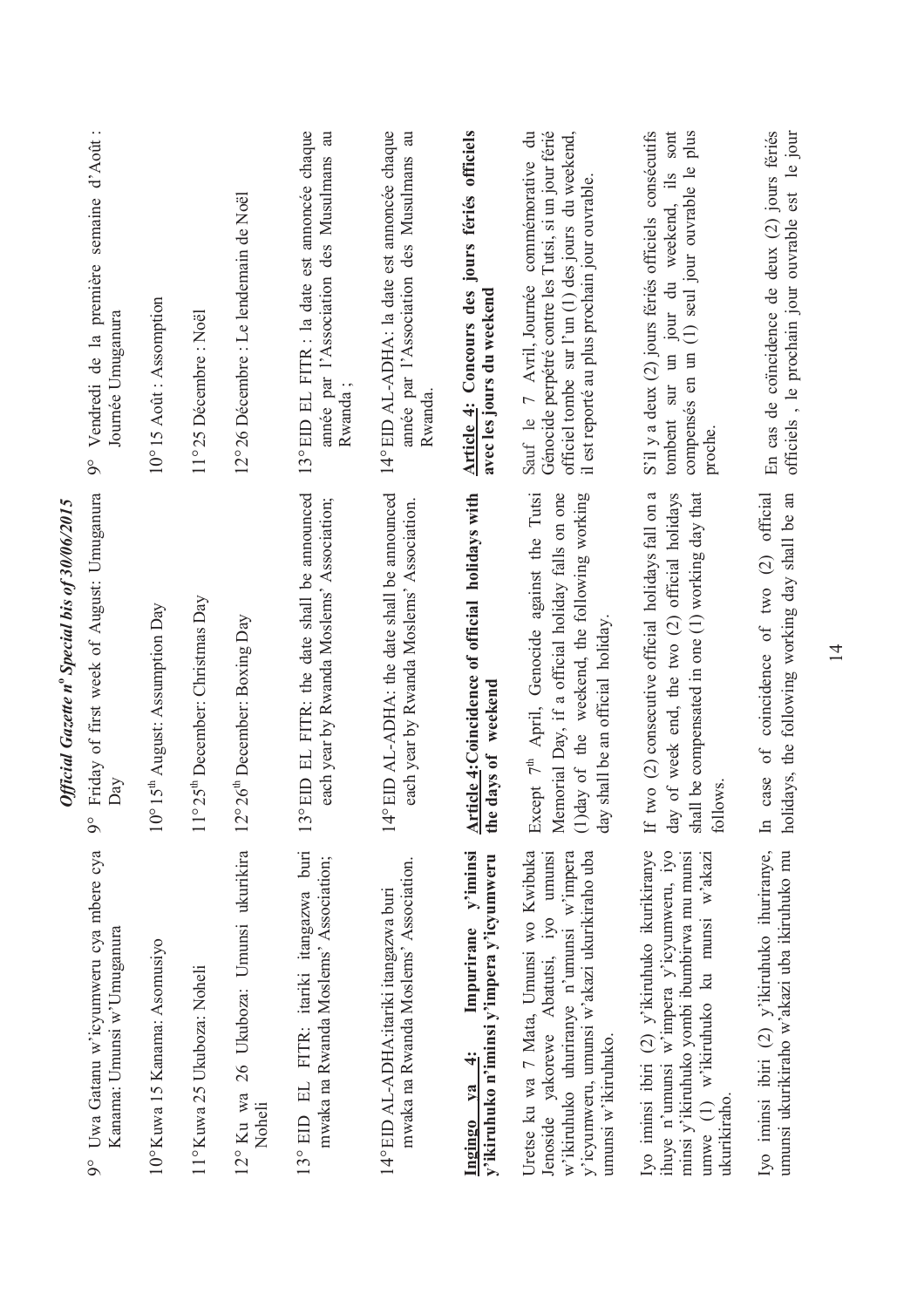| rwego rwo gusimbura umwe (1) muri iyo minsi<br>ibiri (2) y'ikiruhuko yahuriranye.                                                                                                                         | official holiday to compensate one (1) of the two<br>coinciding official holidays.<br>$\widehat{c}$                                                                            | férié pour compenser l'un (1) des deux (2) jours<br>fériés coïncidents.                                                                                                                      |
|-----------------------------------------------------------------------------------------------------------------------------------------------------------------------------------------------------------|--------------------------------------------------------------------------------------------------------------------------------------------------------------------------------|----------------------------------------------------------------------------------------------------------------------------------------------------------------------------------------------|
| Ingingo ya 5: Abashinzwe gushyira mu<br>bikorwa iri teka                                                                                                                                                  | the<br>responsible for<br>implementation of this Order<br><b>Article 5: Authorities</b>                                                                                        | Article 5: Autorités chargées de l'exécution du<br>présent arrêté                                                                                                                            |
| Minisitiri w'Intebe na Minisitiri ufite Abakozi<br>ba Leta mu nshingano ze basabwe kubahiriza<br>iri teka.                                                                                                | The Prime Minister and the Minister in charge of<br>labor are entrusted with the implementation of<br>this Order                                                               | Le Premier Ministre et le Ministre avant le travail<br>dans ses attributions sont chargés de l'exécution<br>du présent arrêté.                                                               |
| ry'ingingozinyuranyije n'iri teka<br>Ingingo ya 6: Ivanwaho                                                                                                                                               | <b>Article 6: Repealing provision</b>                                                                                                                                          | <b>Article 6: Disposition abrogatoire</b>                                                                                                                                                    |
| rishyiraho Iminsi y'Ikiruhuko<br>ryo kuwa<br>n'amategeko n'izindi ngingo<br>z'amateka abanziriza iri kandi zinyuranyije na<br>Perezida nº06/01<br>ryo bivanyweho.<br>iteganywa<br>Iteka rya<br>16/02/2011 | $\sigma$ f<br>prior provisions contrary to this Order are hereby<br>16/02/2011 determining official holidays and all<br>$n^{\circ}06/01$<br>Order<br>Presidential<br>repealed. | toutes les<br>dispositions réglementaires antérieures contraires<br>16/02/2011<br>du<br>déterminant les jours fériés et<br>L'Arrêté Présidentiel n°06/01<br>au présent arrêté sont abrogées. |
| ritangira<br>iteka<br>$2:$ Igihe<br>$1$<br>gukurikizwa<br>Ingingo                                                                                                                                         | <b>Article 7: Commencement</b>                                                                                                                                                 | Article 7: Entrée en vigueur                                                                                                                                                                 |
| Iri teka ritangira gukurikizwa ku munsi<br>Leta ya<br>ya<br>ritangarijweho mu Igazeti<br>Repubulika y'u Rwanda.                                                                                           | This Order shall come into force on the date of its<br>Official Gazette of the<br>publication in the<br>Republic of Rwanda.                                                    | publication au Journal Officiel de la République<br>Le présent arrêté entre en vigueur le jour de sa<br>du Rwanda.                                                                           |
| Kigali, kuwa 30/06/2015                                                                                                                                                                                   | Kigali, on 30/06/2015                                                                                                                                                          | Kigali, le 30/06/2015                                                                                                                                                                        |
|                                                                                                                                                                                                           |                                                                                                                                                                                |                                                                                                                                                                                              |

Official Gazette nº Special bis of 30/06/2015